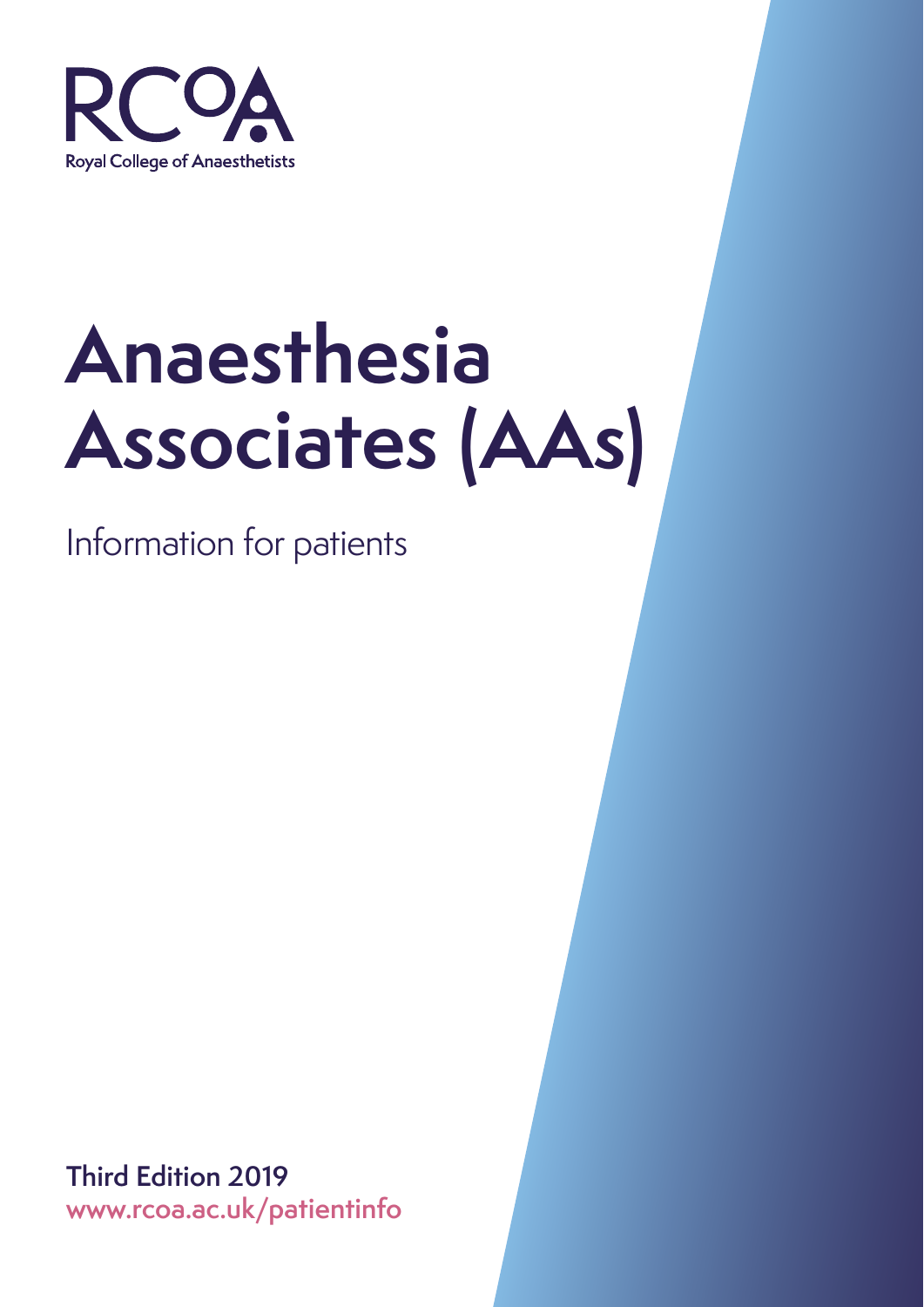Anaesthesia Associates (AAs): information for patients

*'Anaesthesia associates (previously known as physicians' assistants (anaesthesia)) are part of the multi-disciplinary anaesthesia team, led by a consultant anaesthetist, that looks after patients undergoing many aspects of critical care.'*

## NHS Health Careers 2019 (**bit.ly/2voQiAj**)

#### Introduction

Physicians' assistant (anaesthesia) [PA(A)s] were introduced in 2004. In July 2019 PA(A)s formally changed their name to Anaesthesia Associates (AAs), recognising their role within the anaesthesia team and also within medical associate professions. AAs are trained healthcare professionals who are members of the multidisciplinary anaesthetic team in some hospitals. This leaflet explains who they are, how they are trained and where you may meet them in your hospital.

#### How are AAs trained?

AAs hold either a science degree or have training and experience as a healthcare professional. They then follow a two-year course to gain a national diploma in the practice of anaesthesia. During this time they are trained by consultant anaesthetists, who are fully qualified doctors with specialist training in anaesthesia. AA training is mostly within a hospital. They work alongside consultant anaesthetists who continually support and assess them. The diploma is universitybased and recognised by the Royal College of Anaesthetists.

## How do AAs contribute to the anaesthesia team?

This role has come about to help anaesthesia teams in hospitals work more flexibly.

The introduction into the NHS of the AA role within the multidisciplinary anaesthesia team increases the workforce and can mean that in some hospitals more operations can be performed safely by allowing consultants to take responsibility for two patients at the same time. The consultant anaesthetist supervises the whole team, including AAs, to ensure that the highest standards of care are maintained for all patients. AAs can also help assess patients arriving for surgery at different times throughout the day so that delays are minimised. A voluntary register of trained AAs is kept by the Royal College of Anaesthetists.

## How is an AA involved in my care?

AAs always work under the close supervision of a consultant anaesthetist, who will be responsible for your anaesthesia care at all times.

Both the consultant anaesthetist and AA will be with you at the start and at other significant times of your anaesthetic. The consultant will remain in the theatre suite. They will be supervising no more than two AAs at any one time in different theatres, and will never be more than two minutes away.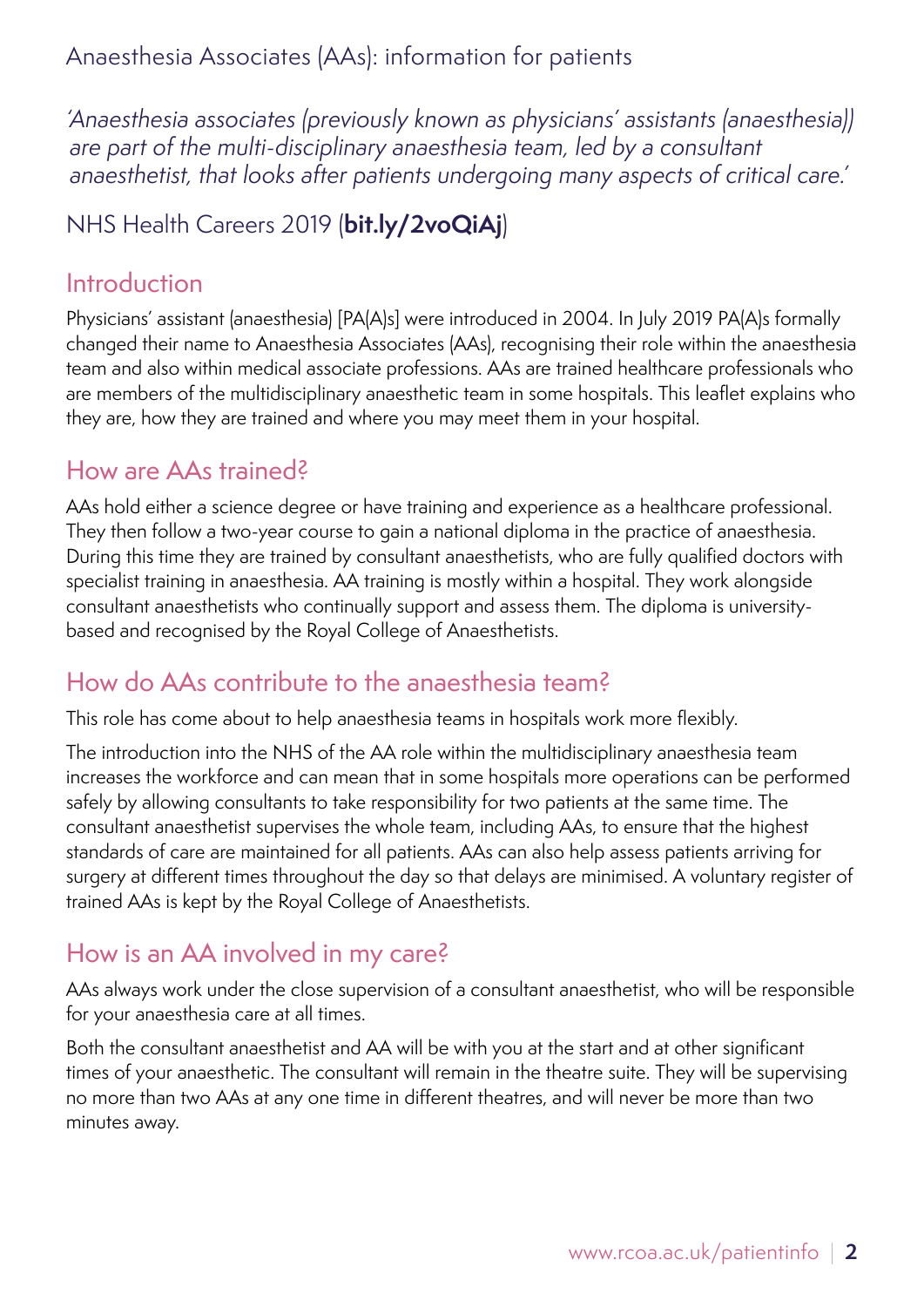#### Anaesthesia Associates (AAs): information for patients

You may meet an AA at any stage of your anaesthetic care and they may:

- assess you before the operation to check your health and to discuss your care during and after your surgery. After discussing any choices with you, they will plan your anaesthetic care and agree this plan with the consultant anaesthetist who oversees and is responsible for your care
- give your anaesthetic or sedation under the supervision of a consultant
- in some hospitals, experienced AAs, after extra training and subiect to local agreement, may also perform nerve blocks or other monitoring procedures for some operations
- assess you after the operation to make sure that you are recovering well
- provide resuscitation in case of emergency.

## Where can I get more information?

You can read more information on the role of the AA below:

- Association of Anaesthesia Associates (AAA) website: **www.anaesthesiateam.com**
- Royal College of Anaesthetists' website: **bit.ly/2Hb1TV7**
- Health Education England Medical Associate Professions: **bit.ly/2EVbrSf**

## Additional resources

You can find more information leaflets on the College website **www.rcoa.ac.uk/patientinfo**. The leaflets may also be available from the anaesthetic department or pre-assessment clinic in your hospital.

#### Risks associated with your anaesthetic

Leaflets about specific risks associated with having an anaesthetic or an anaesthetic procedure are also available on the College website. They supplement the patient information leaflets listed above and are available via the following link: **www.rcoa.ac.uk/patientinfo**